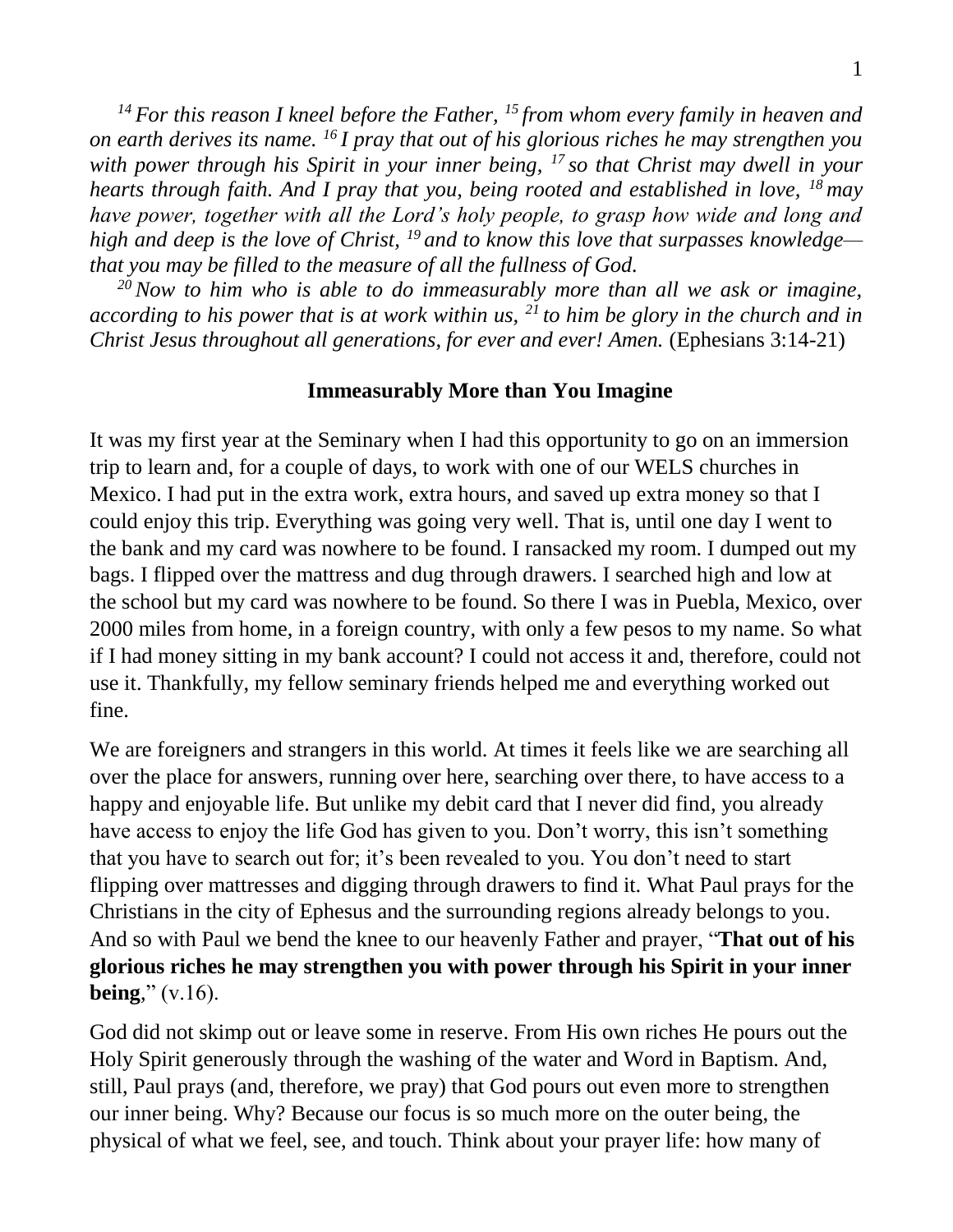your prayers focus on health and well-being? On finances and extra comforts? On relationships? On things we need or want for daily life? Don't get me wrong, it is not wrong at all to pray for those things. All of these physical things we pray for in the Lord's Prayer with the one petition, "Give us this day our daily bread." But in our human weakness we seem to forget there are still six other petitions all dealing with our inner, spiritual being.

Imagine if we had more of the Spirit to resist sin and temptation in our lives how much our consciences would be at ease. Imagine if we had more of the Spirit to focus on things above and we wouldn't get wrapped up in, often times, such trivial matters. Imagine if we had more of the Spirit so that when we prayed, "Thy will be done," we would also be willing to accept God's will even when it doesn't go according to our plans. Imagine the joy we would have in life and peace in our relationships. The thing is, you already have all of that in Jesus. And still we pray for more! Imagine that!

Paul prays so that, "**Christ may dwell in your hearts through faith. And I pray that you, being rooted and established in love, <sup>18</sup> may have power, together with all the Lord's holy people, to grasp how wide and long and high and deep is the love of Christ**, (v.17). Through faith that God creates in your heart, Christ has set up his kingdom within you. By nature I wasn't just a run-down old building. I was inhabitable in sin. I didn't want anyone to move into me. There were not any qualities about me to entice any future buyers. I was dead and condemned. Then here comes Jesus who demolishes that old sinful house and raises me a new creation. He has formed me in his own likeness in Baptism and has taken up residence within me. And then he uses me as a base of operation to share His love in this world. What love!

It's that love of Jesus that is your foundation and root system in life. When the winds of this world come howling, avalanches of trouble threaten to crush you, and earthquakes of problems shake you, Christ's love secures us to stand firm. As the temptations try to pull us away and Satan's lies and empty promises entice us, it's Christ's love that keeps us rooted to him. Imagine if we had a better handle on Christ's love. Imagine the weight that would be lifted off our shoulders, the confidence and freedom we would have as we face all the responsibilities, troubles, frustrations, short-comings, and failures. Imagine how much less lonely we would feel knowing better that Christ's love cannot be taken away. Imagine how much more patient and forgiving we would be if we had better grasp on how patient and forgiving Christ is with me. Imagine how much less selfish we would be if we had a better grasp on Christ's selfless love.

Imagine it because you will never get to the end of how wide and long and high and deep is the love of Christ. Imagine it. Why would he come to this world that is so broken and only getting worse? How could he choose to submit himself to the Law over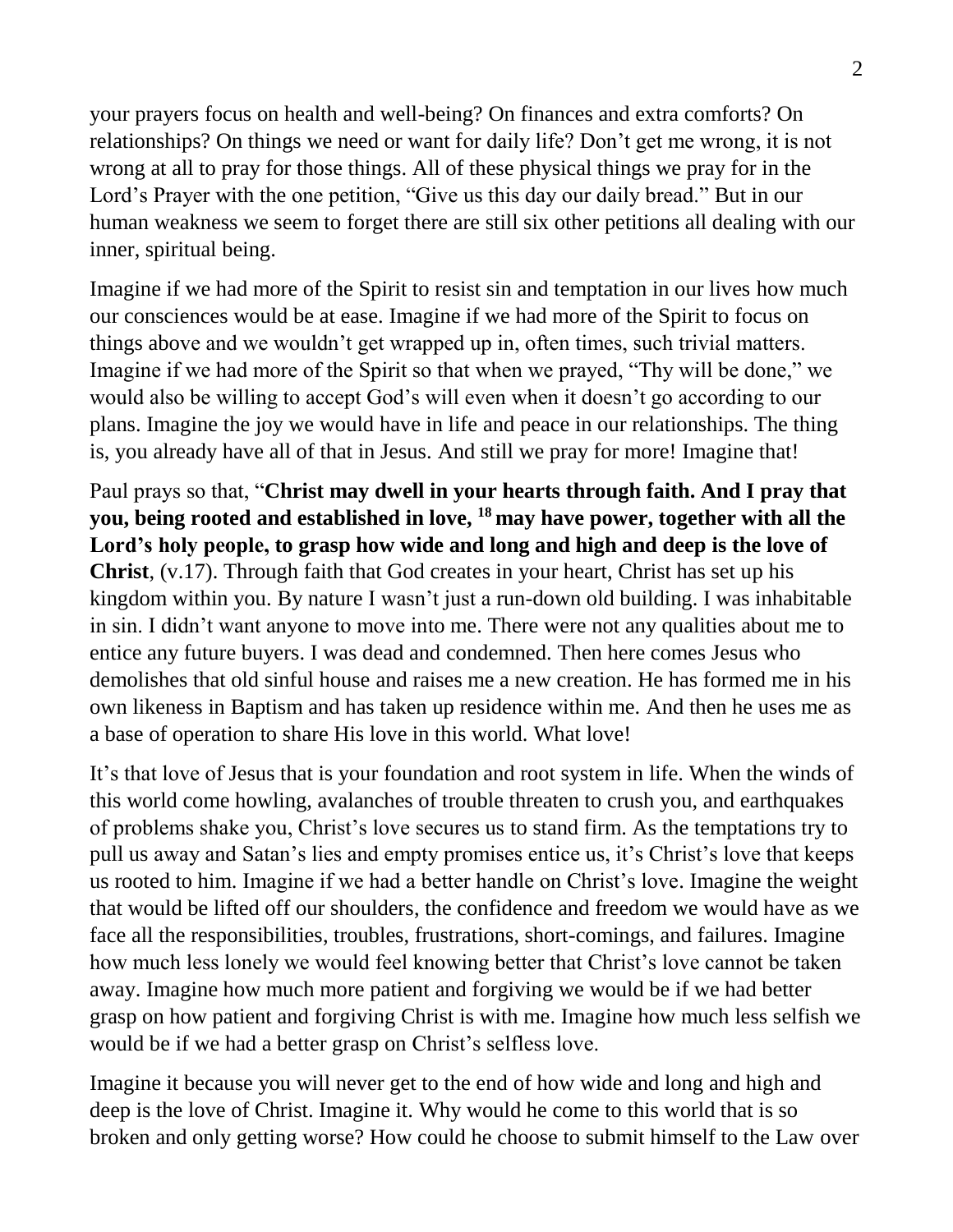which He is Lord and Master? Why would he claim my lack of love to be his own? How could he choose us who are often so busy doing our own work trying to appease our own consciences? How could he not be ashamed of me when there is so much I am ashamed of myself? How can he choose to be patient with me and forgive me again? He knows full well I could never begin to pay him back; then he doesn't want me to either, how? How could he want to take my place, receive my due punishment, die my death not for himself but for my good? Then he's still thinking about me when he rises again in the flesh and blood on Easter morning to erase any doubt in my mind that my sins are forgiven and I have peace God. He returns to Father in heaven in the flesh and blood to prepare a place for you because he wants you and me with him forever. And until then he waits, patiently, for the time to come. He makes me a lord in this world so everything works for my good, your good, for the good of his church. He invites me to a feast, a heavenly banquet of bread and wine where I receive his body and blood to strengthen my weak self and forgives my sins to keep me in the one true faith until I will be with him. Imagine that! How? Why?

Because you are his bride. On his wedding day, a groom sees his bride walking towards him and his joy is so contagious at the sight of his bride that everyone else can't help smiling with him. That's Jesus with you. Nothing else brings him as much joy as seeing you. He sees one he chose before the creation of the world. He sees you who he washed with his blood and removed every stain, wrinkle, and blemish of sin and its shame. He looks at you and sees the crown of the Lord's splendor. And he rejoices because you are his own.

And so we pray that we might know the love of Christ knowing full well we will never fully grasp it. It's too wide and long and high and deep! And still we pray for more so that, "**you may be filled to the measure of all the fullness of God**,**"** (v.19b). If this all didn't sound impossible before, it certainly does now. This is the end goal: that you might be filled up with the one who cannot be contained. God fills so fully and completely that he is with you wherever you are, whatever situation you might be in, and has given everything back to you for your good and for you to enjoy so that even in the face of suffering we can rejoice. Just imagine it!

Remember me stuck in Mexico without access to my account? Here we are, foreigners and strangers here in this world, with all these riches that God has given to us already in our possession, but we fail to access it because we try to put God into a box deciding what he is or is not going to do. Either we think that our requests are too small or we fail to imagine what God is capable of doing for us. Just imagine it! He's not some genie that can only grant you so many wishes. He's more. He's not a glorified butler who is only there for your beck-and-call and convenience. He's here today. He's not a vending machine that we need to put in some "Good Work Coins" so that he might do good for